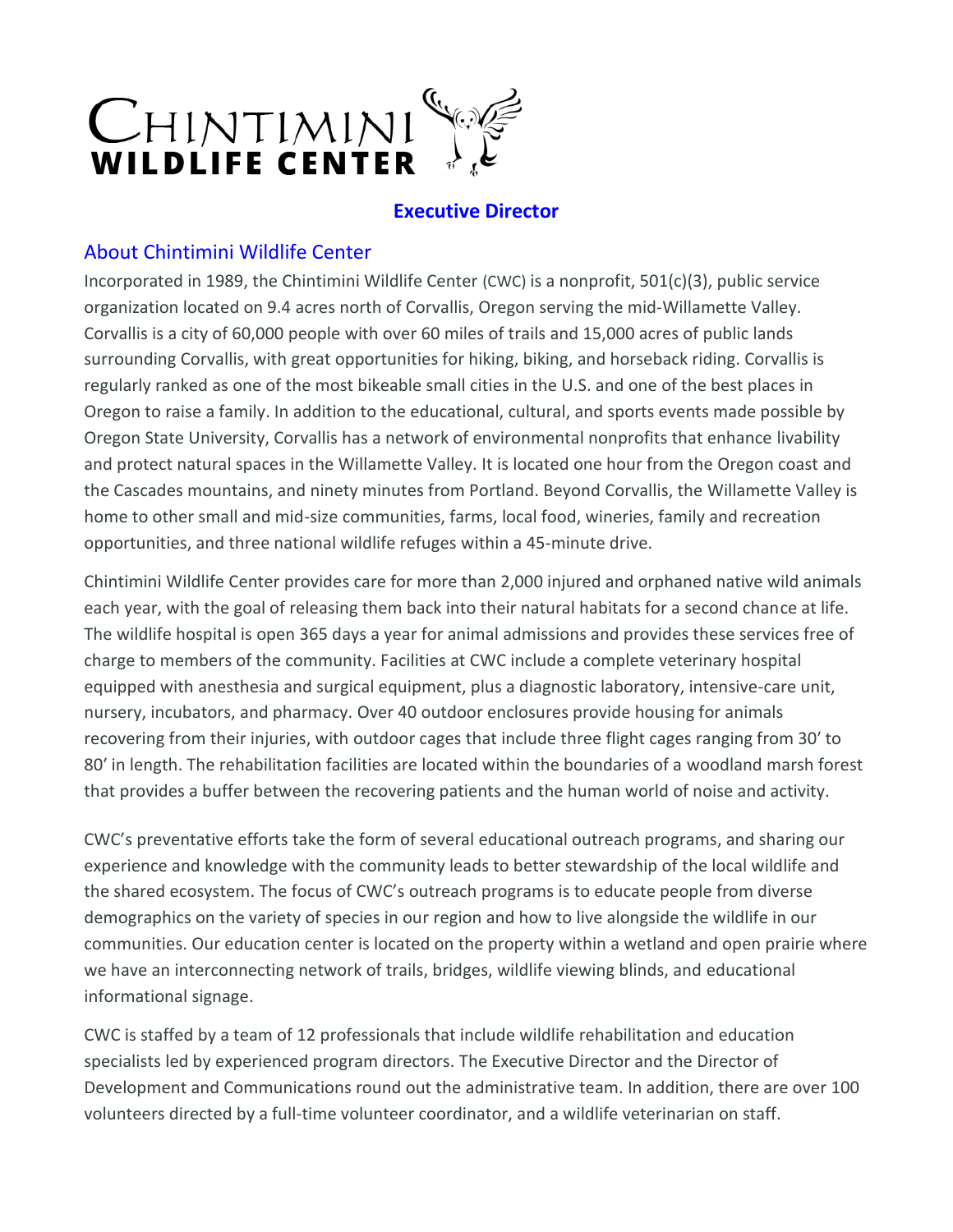# EXECUTIVE DIRECTOR POSITION SUMMARY

The Chintimini Wildlife Center is seeking an Executive Director to build on its 30+ year history and expand its contributions to wildlife conservation and education, leading the organization to its next level of programmatic and financial success. This is a pivotal opportunity for a dynamic professional environmental leader to continue our mission to protect and celebrate Oregon's native wildlife while representing a vital state and regional resource at a critical stage of growth.

In the coming year, Chintimini Wildlife Center is poised to launch a capital campaign for a new rehabilitation hospital with the hope of breaking ground in the next 2 years. CWC is also in the process of implementing several facilities improvements to the grounds and buildings. The new Executive Director will play a key role in the capital campaign, identifying and increasing new streams of revenue and building relationships with the community and potential donors.

The Executive Director will provide direction on all aspects of the organization including day-to-day operations, personnel administration and finance, fundraising, development and management of programs, and community relations. In this important role, the Executive Director directly supervises the CWC leadership team and reports to a supportive Board of Directors.

### Key Responsibilities:

**LEADERSHIP** Provide thoughtful executive leadership that is inclusive, transparent, and empowering in a manner that supports and guides CWC's mission. Foster a collaborative working environment, encourage professional development, and champion accountability amongst managers and staff. Strengthen internal communications and decision-making; and ensure accountability for results throughout the organization. Inspire a professional, results-driven environment across the organization. Operationalize and create measurable goals for Diversity, Equity, and Inclusion principles in CWC's work.

**ADMINISTRATION & OPERATIONS** Plan, manage, and oversee operations, programs, fundraising, and events while ensuring the organization's financial sustainability. Lead, manage, and guide the organization to foster continued growth, success, and optimal mission impact for its programs and services. Ensure that all required federal, state, and local requirements pertaining to human resource management are met. Recruit, retain and develop a top-performing team of staff and volunteers to achieve rehabilitation and education goals. Work with volunteer coordinator and staff to ensure that volunteers receive background clearances and appropriate training before the assignment of work. Responsible for reviewing and recommending compensation, conducting performance reviews and, if necessary, termination of employment.

Oversee CWC facilities and 9.4 acres of property. Ensure that repairs and improvements are carried out in accordance with strategic planning and annual budget. Engage contractors as needed for repairs, maintenance, and major projects. Renew federal and state permits as needed, ensuring that the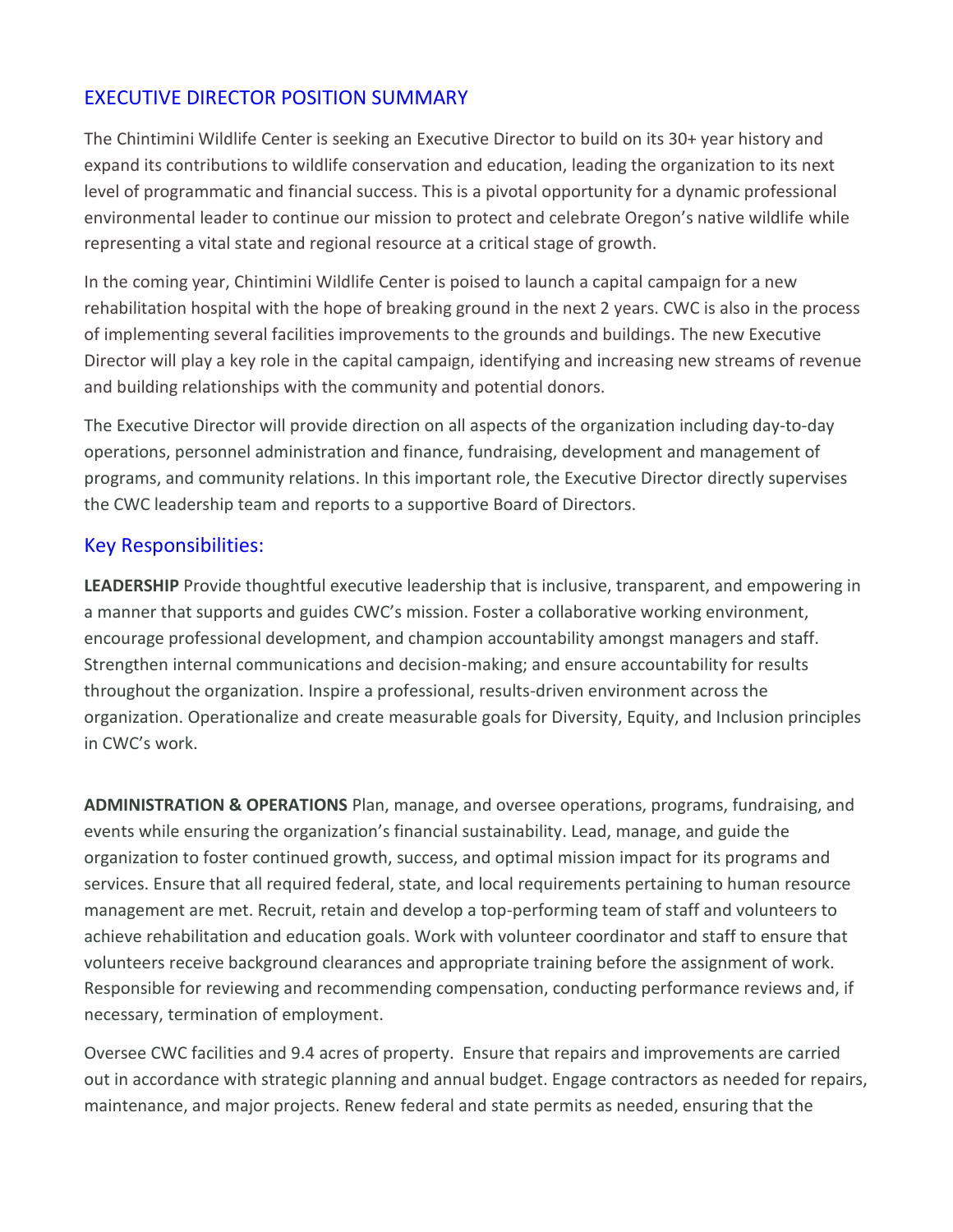Center adheres to regulations and reporting requirements. Annually assess and secure liability coverage.

Actively manage all fiscal operations through hands on budgetary development and oversight. Work with the Board to maintain the annual budget and ensure that CWC operates in a fiscally responsible manner. Direct internal staff and 3rd party consultants to ensure timely accounting processes to guarantee that annual CPA audits are successful.

**FUNDRAISING & RESOURCE DEVELOPMENT** Generate and grow revenue through existing and new sources and programs. Create and implement a strategic and organized fundraising plan for individual and institutional giving. Lead and participate in the solicitation efforts of targeted prospects. Drive development and fundraising in collaboration with the Development Director, leveraging the Board's extensive professional resources and networks. Review and enhance the capacity of the staff and its infrastructure to achieve development goals. Monitor key fundraising trends and communicate their implications to the Board with suggested actions. Assume the critical role of strengthening current funding from private sources and focus on developing new and more diverse sources of revenue emphasizing major gifts. The annual budget of CWC is between \$500k and \$800k per year.

**BOARD ENGAGEMENT** With input from the Board Officers, plan all Board and Executive Committee meetings; develop agendas and supporting documents including financial reports and updates on programs, projects, events, and organizational issues. Work with the Executive Committee to ensure Board member engagement in Board Committees and working committees. Facilitate Board recruitment, orientation, and guidance of new Board members. Ensure that policies adopted by the Board are effectively and consistently implemented. Work with the Board to develop and update strategic plans and drive implementation. Develop appropriate goals and objectives to achieve strategic plans and to enable reporting of measurable impact. Develop amendments to the organization's bylaws and present such amendments to the Board for consideration of adoption as necessary.

**COMMUNITY ENGAGEMENT** Effectively represent the organization and promote a positive organizational image through active community engagement and frequent attendance of community events. Maintain communication with the other nonprofit organizations engaged in the preservation, protection, and restoration of Oregon's native wildlife. Establish and cultivate relationships with local elected and appointed government officials to advocate for CWC's goals and mission. Engage with organizations that are actively working on matters relevant to the ongoing work of the Chintimini Wildlife Center.